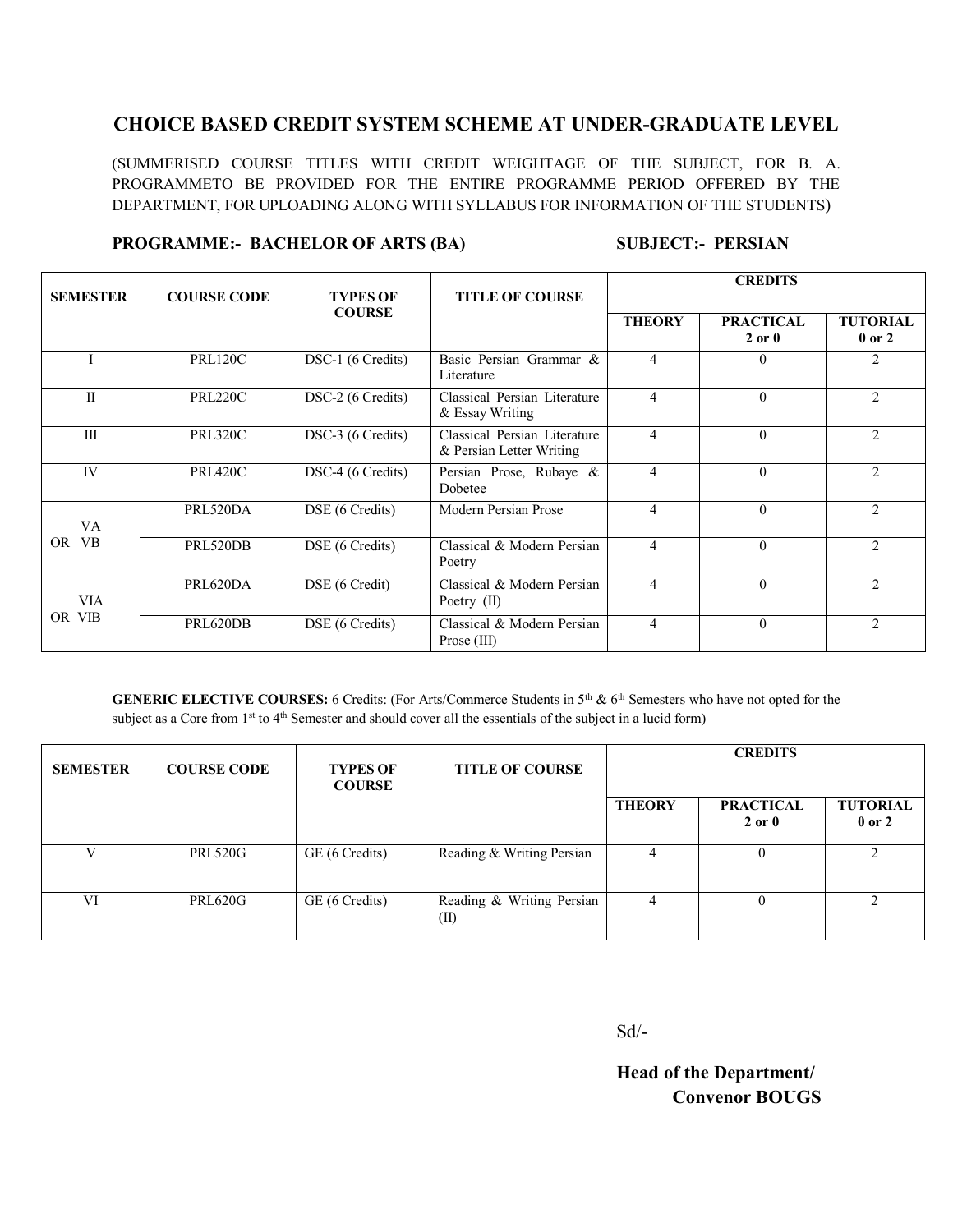# Bachelor of Arts

## **1st SEMESTER**

### **DISCIPLINE SPECIFIC COURSE-1 (CORE-1)**

**PRL120C: PERSIAN CREDITS: THEORY-4, TUTORIAL: 2**

**THEORY (4 CREDITS: 60 HOURS) MAXIMUM MARKS: 60, MINIMUM MARKS: 24** 

**Objectives/Expected Learning outcomes:** (Enable the students to enhance & develop writing skills)

**Title:- Basic Persian Grammar & Literature:** 

## **UNIT- 1**

۱ ۔ الفبای فارسی ٢\_ اسم، ضمير، مصدر، مضارع، فعل، حرف، صفت، موصوف

# **UNIT- 2**

۱ \_ ستاك و اقسام ستاك (گذشته، حال و استقبال) ۲۔ معرفی ترکیب اضافی و ترکیب توصیفی

#### **UNIT- 3**

 

### **UNIT- 4**

انتخاب از کتاب درسِ فارسی (جلداوّل) ۖ از پروفیسور شمس الدین احمد بنام خدا (صفحه ۹) فردوسي (صفحه ٢٤)